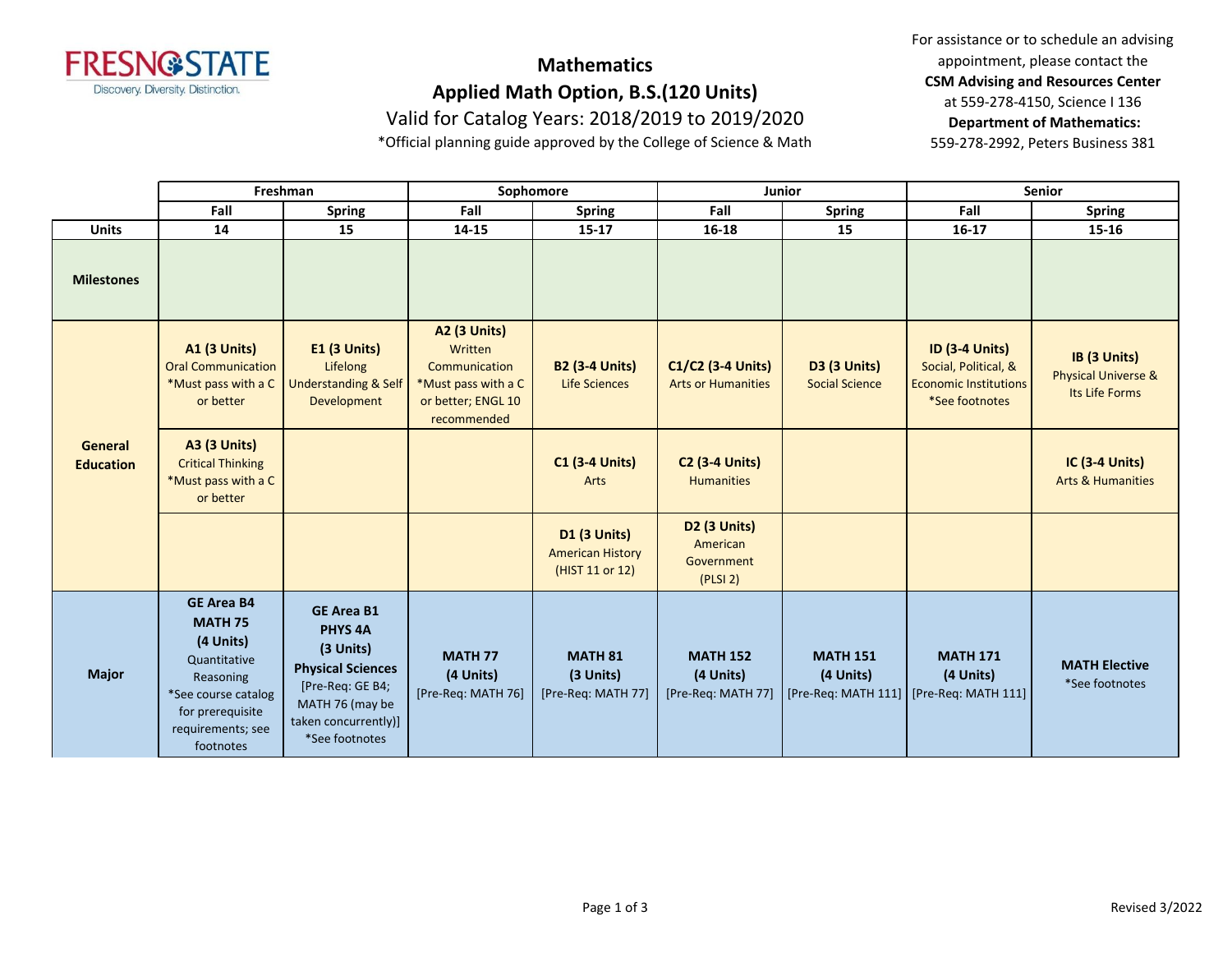

## **Mathematics**

**Applied Math Option, B.S.(120 Units)**

Valid for Catalog Years: 2018/2019 to 2019/2020

\*Official planning guide approved by the College of Science & Math

For assistance or to schedule an advising appointment, please contact the **CSM Advising and Resources Center** at 559-278-4150, Science I 136 **Department of Mathematics:** 559-278-2992, Peters Business 381

|                                                              | Freshman                                                                                                           |                                                                                                     | Sophomore                                                                                                                                                                                      |                                        | Junior                                 |                                                                                                                                                    | <b>Senior</b>                                                                                                                                        |                 |
|--------------------------------------------------------------|--------------------------------------------------------------------------------------------------------------------|-----------------------------------------------------------------------------------------------------|------------------------------------------------------------------------------------------------------------------------------------------------------------------------------------------------|----------------------------------------|----------------------------------------|----------------------------------------------------------------------------------------------------------------------------------------------------|------------------------------------------------------------------------------------------------------------------------------------------------------|-----------------|
|                                                              | Fall                                                                                                               | <b>Spring</b>                                                                                       | Fall                                                                                                                                                                                           | <b>Spring</b>                          | Fall                                   | <b>Spring</b>                                                                                                                                      | Fall                                                                                                                                                 | <b>Spring</b>   |
| <b>Units</b>                                                 | 14                                                                                                                 | 15                                                                                                  | 14-15                                                                                                                                                                                          | $15 - 17$                              | 16-18                                  | 15                                                                                                                                                 | $16 - 17$                                                                                                                                            | 15-16           |
| <b>Major</b>                                                 | <b>CSCI 40</b><br>(4 Units)<br>[Pre-Req: ELM or<br>College Intermediate<br>Algebra (C or better);<br>trigonometry] | <b>GE Area B3</b><br><b>PHYS 4AL</b><br>$(1$ Unit $)$<br>Lab<br>[Co-Req: PHYS 4A]<br>*See footnotes | <b>MATH 111</b><br>(4 Units)<br>[Pre-Req: MATH 76]                                                                                                                                             | <b>MATH Elective</b><br>*See footnotes | <b>MATH Elective</b><br>*See footnotes | <b>MATH 191T</b><br>$(1$ Unit)<br>[In Applied<br>Mathmatics (at least<br>two of MATH 109,<br>121, 122, 123, 152,<br>181 and 182 or<br>permission)] | <b>MATH 198</b><br>(3 Units)<br>[Prerequisites: Senior<br>standing or<br>permission of<br>instructor; MATH 151,<br>MATH 171, and<br><b>MATH 152]</b> |                 |
|                                                              |                                                                                                                    | <b>CSCI 41</b><br>(4 Units)<br>[Prerequisite: CSCI 40]<br>or ECE 70]                                | <b>MATH 107</b><br>(3 Units)<br>[Prerequisite: MATH<br>77 (may be taken<br>concurrently)]<br>OR<br><b>MATH 101</b><br>(4 Units)<br>[Prerequisite: MATH<br>70 or MATH 75, or<br>MATH 75A and B] |                                        |                                        | <b>MATH Elective</b><br>OR<br><b>Elective</b><br>*See footnotes                                                                                    | <b>MATH Elective</b><br>OR<br><b>Elective</b><br>*See footnotes                                                                                      |                 |
|                                                              |                                                                                                                    | <b>MATH 76</b><br>(4 Units)<br>[Pre-Req: MATH 75 or<br><b>MATH 75A &amp; B]</b>                     |                                                                                                                                                                                                |                                        |                                        |                                                                                                                                                    |                                                                                                                                                      |                 |
| <b>Additonal</b><br><b>Graduation</b><br><b>Requirements</b> |                                                                                                                    |                                                                                                     |                                                                                                                                                                                                |                                        |                                        | <b>Elective</b>                                                                                                                                    | MI (3 Units)<br>Multicultural/<br>International<br>* See footnotes                                                                                   | <b>Elective</b> |